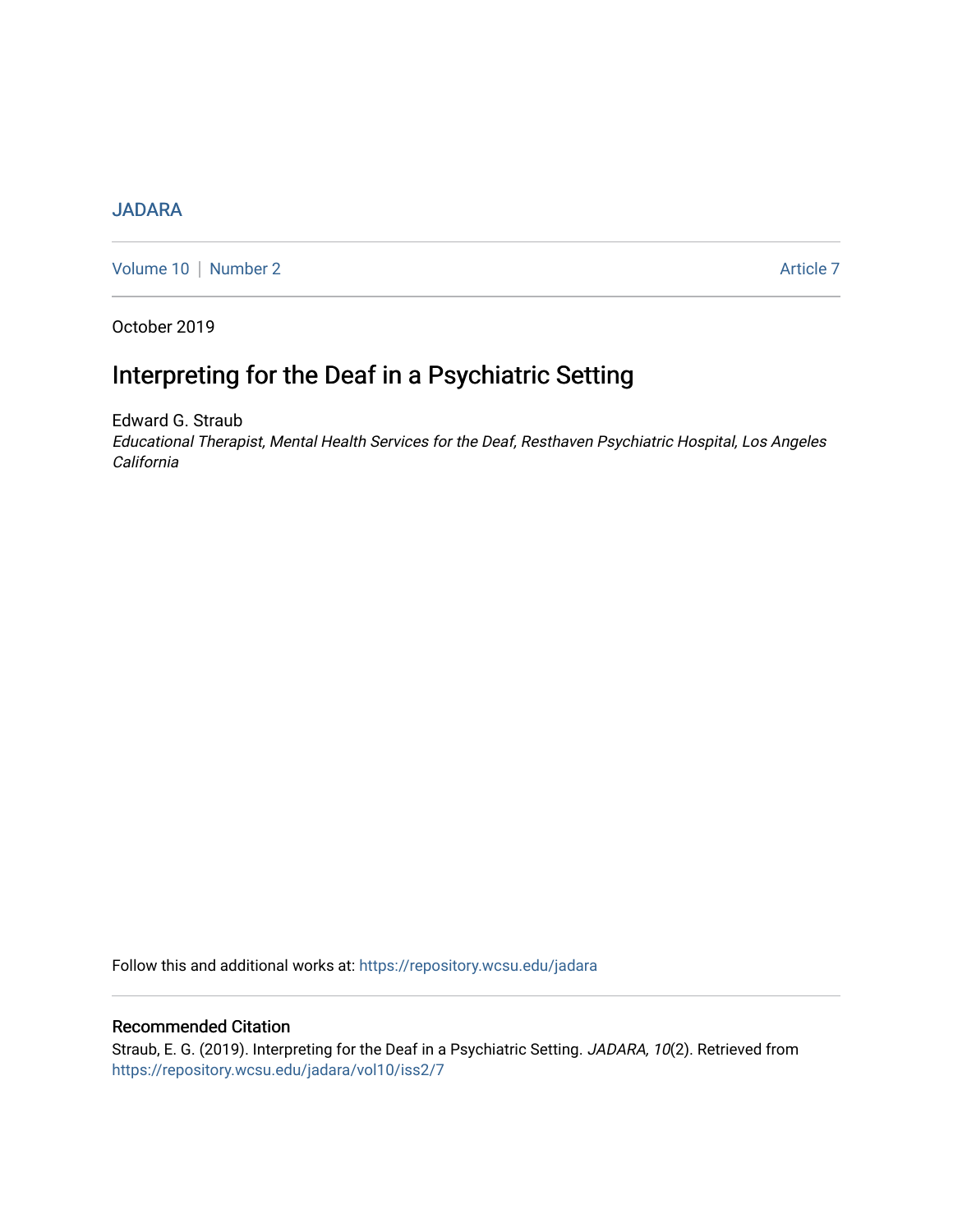## Edward G. Straub, M.A.

Interpreting for the deaf using sign language is a relatively new field which is growing rapidly because of an increase in awareness of the needs of the deaf. Within a relatively short time large numbers of people have gained signing skills enabling them to serve as interpreters and more and more social agencies are calling on them to help them work with their deaf clients in more efficient ways. Interpreters can be found working at universities, trade schools, junior colleges, social service agencies and hospitals. Professional groups such as the Registry of Interpreters for the Deaf and local groups are setting standards for professionality for interpreters to insure that the deaf people receive the maximum degree of service. As newer programs develop, however, the standards the interpreters must follow are beginning to change with each situation and a look into the aspects of each type of program where interpreters find themselves is essential.

The purpose of this paper is to describe some of the unique aspects of working in the mental health setting. Little has been written about the inter preter in this situation; and it is no surprise since there are only 12 programs of this type in the country (as reported by St. Elizabeth's Hospital in Washington, D.C.). As increase in awareness of the great need for psychological and psychiatric services for deaf patients surfaces, the need for qualified interpreters will skyrocket. The ideal psychological program would have the clinical staff proficient enough in sign language to provide therapy without the need for interpreting support, but we must face the problem realistically. The need for psychological services is with us now and the people who are

Vol. 10 No. 2 Oct. 1976 15

1

Mr. Straub is an Educational Therapist, Mental Health Services for the Deaf, Resthaven Psychiatric Hospital, Los Angles, California.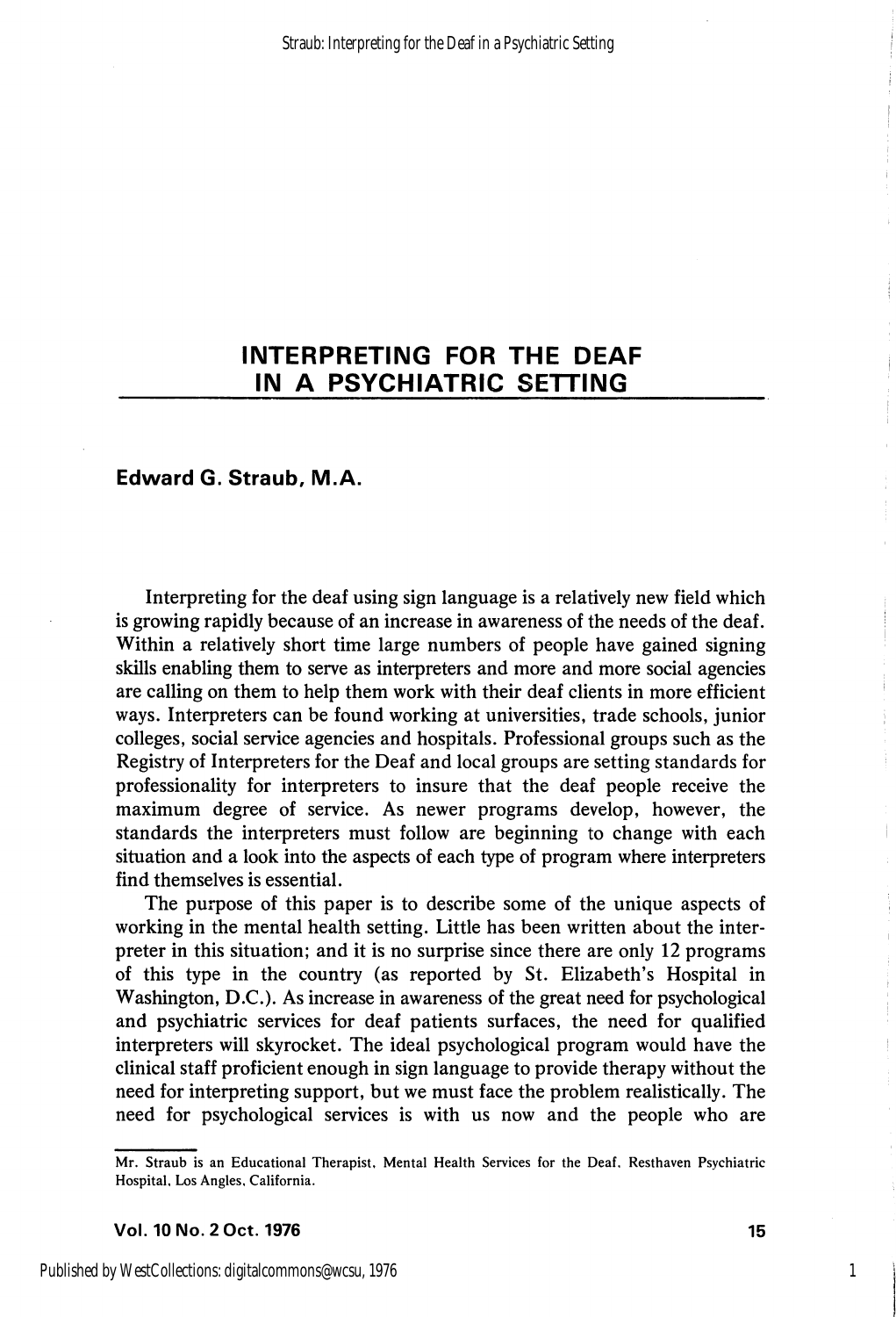qualified signers to staff such programs are rare. At Resthaven Psychiatric Hospital's Mental Health Services for the Deaf in Los Angeles we have under taken to train the psychiatrist, social worker, psychologists, and activity therapists about the aspects of deafness germane to their work, but even after two years of intensive training one can hardly be called a proficient signer, language learning capabilities of the participants aside. Possibly, greatest benefit could be achieved with deaf therapists but their numbers are small and the programs to train them are practically non-existent.

With this in mind, let us set the ideal situations aside and focus on the more immediate problems that interpreters will face when assisting the clinical staff. It is impossible in a paper of this nature to describe avenues to use which will solve the problems the interpreter will encounter but some suggestions will be made to help in this regard. Some of the problems seen in the mental health setting are:

- a. Reversing skills.
- b. Interpreter understanding of his ability.
- c. Psychological reasons for breakdowns in communication.
- d. "Extra-interview" interactions between patients and interpreters.
- e. Varying sign language grammars among patients.
- f. Confidentiality.

## REVERSING SKILLS

It is no secret that the most difficult aspect of interpreting is the ability to reverse the deaf person, that is, to comprehend the sign language of the speaker. This problem is compounded if the patient is unfamiliar to the interpreter. I believe that it is safe to say that this is the major holdup of train ing the clinical staff. Although on a one-to-one basis, the staff with adequate receptive skills can hammer out short conversations with a closed set of topics. The real skill of reversing is needed in the often heated group and individual psychotherapy sessions. One of the major avenues of treatment of psycho logical or emotional problems is to have the patient talk about what it is that is bothering him. From his utterances, the therapist can draw out inferred or suppressed meanings and thus aid the patient to look more realistically at his situation. Obviously, the interpreter must be a highly skilled reverser as faulty interpretations can lead to prolonged therapy or no benefit at all. When the therapist receives the wrong message from an interpreter, his response may confuse the patient who may already be feeling misunderstood by his world in general.

Another problem is that of different meanings associated with the same sign. For instance compare "I felt hurt" with "I felt (physical) pain." If this is the opening remark to the therapist in the session and the discrimination between the meanings is not made the therapist could formulate false impressions about the nature of the patient's complaint.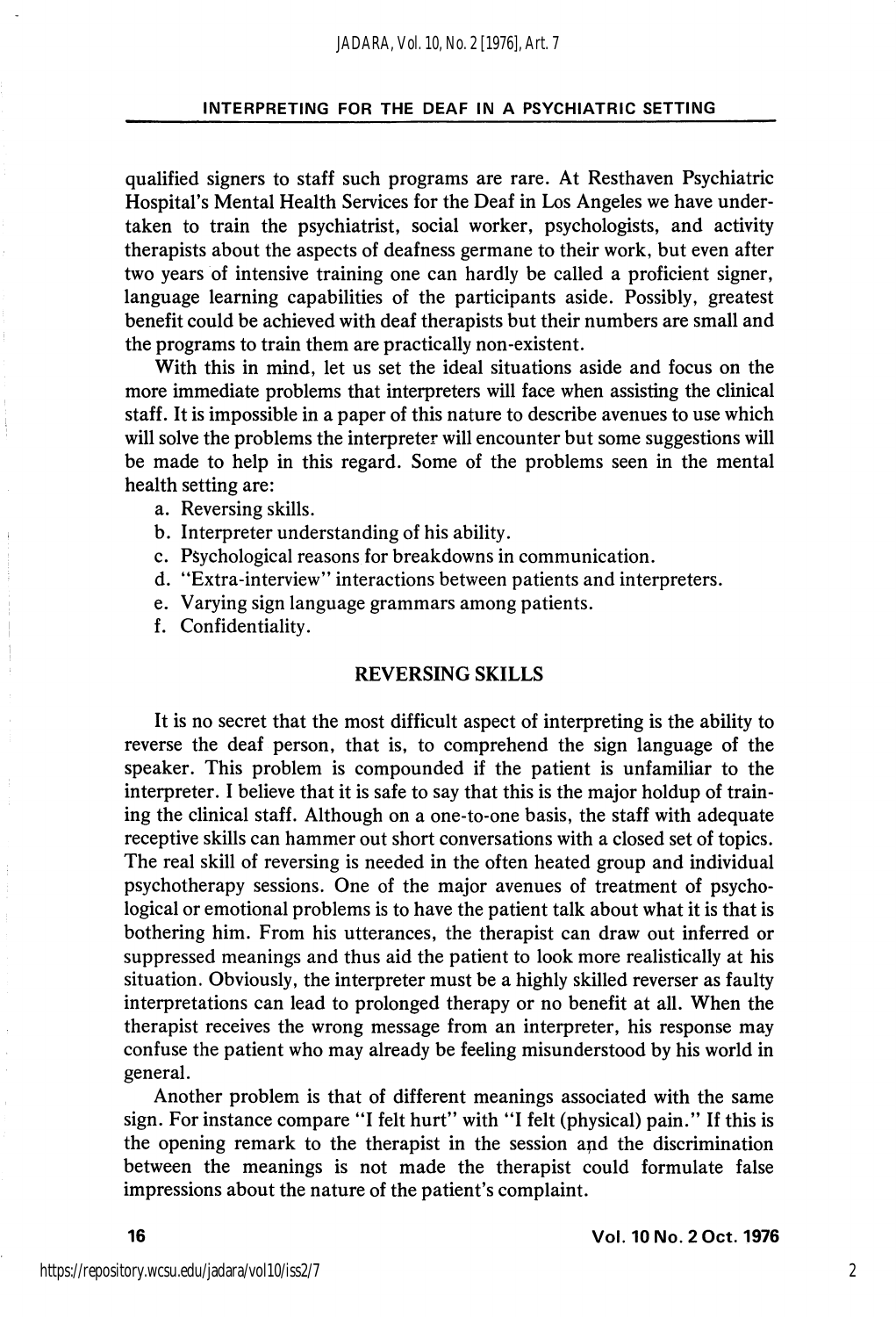Excellent reversing skills can only be achieved by the interpreter's diligence in continued training in his profession and much experience in various situations. The problems of misunderstanding patients can be lessened if the interpreter becomes involved in clinical discussions of the patients he serves and gains insight into their individual psychological problems and physical difficulties. A demonstration of the interpreter's skill would be his ability to recognize potentially ambiguous utterances and to bring them to the immediate attention of the therapist, letting the therapist decide which meaning is to be attached to what the patient says.

## INTERPRETER UNDERSTANDING OF HIS ABILITY

Interpreters must recognize where their strengths and weaknesses are. An overzealous interpreter who is anxious to become involved in work requiring more advanced skills is apt to be a hindrance to his program. Also, when working with mentally ill persons a different kind of problem can surface. One is likely to be faced with loose association, that is, bizarre utterances which either have no connection with the topic being discussed or which do relate to the topic but not appropriately. This type of patient might also not seem to understand the interpreter. It is important that the interpreter know that he is doing an adequate job and that the mix-up is part of the patient's sympto matology and not a failure to express the therapist's words. These are often disturbing situations for the interpreter who realizes the importance of good communication skills. In-service training of the interpreters can assist them in developing more confidence in their abilities and consequently make their interactions more efficient.

## PSYCHOLOGICAL REASONS FOR BREAKDOWNS IN COMMUNICATION

Often the patient will be confronted by the therapist with thoughts which he does not want to face. The patient may then demonstrate resistance to what the therapist says and this resistance may be manifested by the patient saying that he does not understand the interpreter. Often, the issue at question may not be accepted for several sessions. Interpreters should be cautioned to avoid rephrasing when the patient claims that he doesn't understand them. The therapist may have uttered the phrase in such a way as to drive home a point to evaluate the patient's degree of resistance. Should the interpreter in his zeal to be helpful alter the utterance, he could provide an avenue for the patient to avoid the issue.

Again, the patient who cannot adequately deal with the realities of the world may utter very unusual statements which have no association with the discussion at hand. The interpreter, because of the ambiguity of the language, may struggle to connect some meaning to the utterances and disguise an

Vol. 10 No. 2 Oct. 1976 17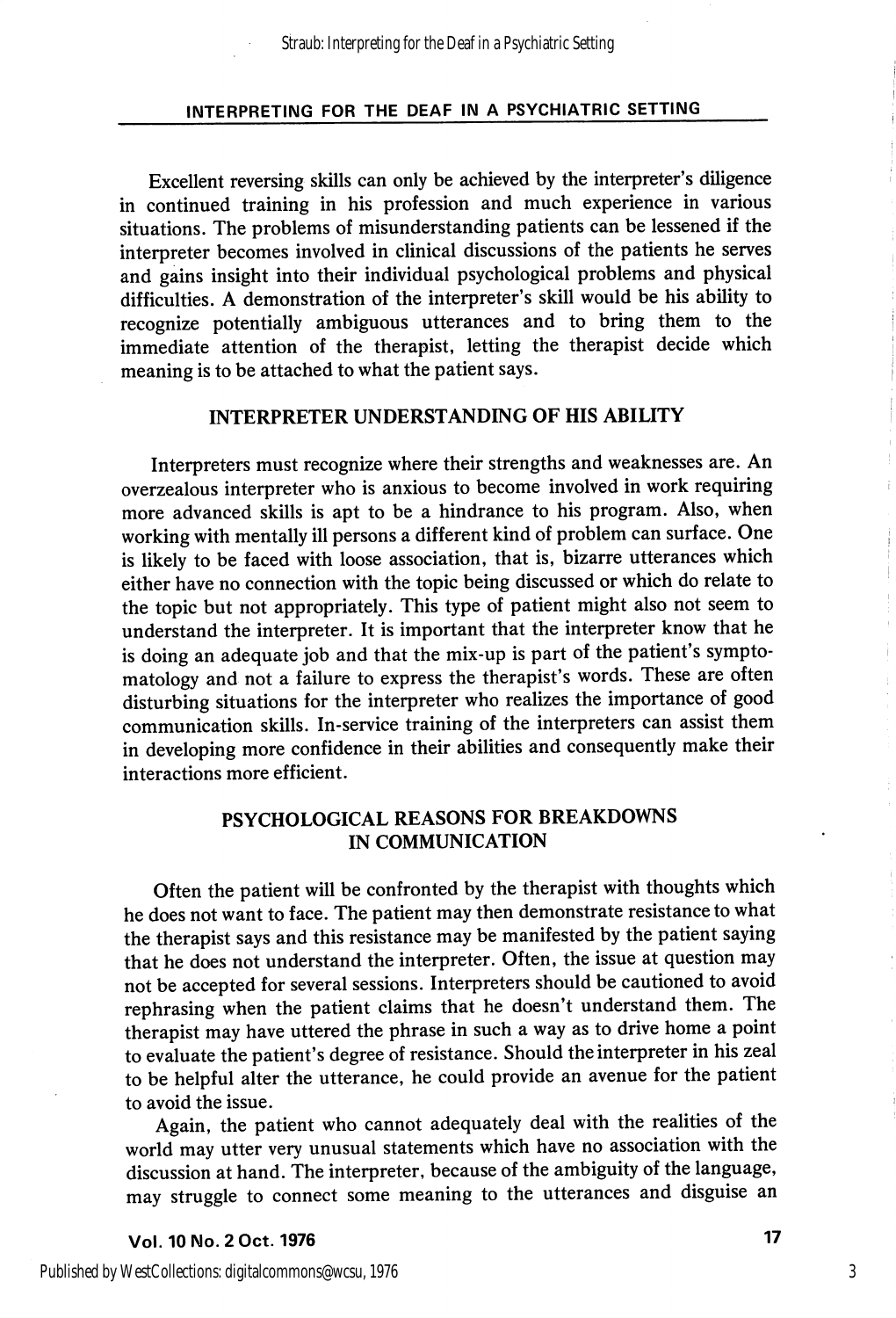important diagnostic aspect of the patient's problem. It is advised that the interpreter, if he is able to discern any meaning from the utterance which might be ambiguous, give the meaning to the therapist and then quickly add something such as "Possible ambiguity" or "Meaning may unintensional." Then let the therapist handle it from there.

#### IDENTIFICATION OF THE INTERPRETER AS THERAPIST

There seems to be a tendency for the patient to see the interpreter as the therapist, which is not so unusual since the patient might be perceiving the words of understanding and advice coming from the interpreter. This is complicated by some deaf patients who are resistant to associating with hearing people who do not sign. Added to this are friendly conversations between interpreters and patients during socialization periods. Thus, often the patients will come to the interpreter for advice or ask such questions as "When will I be discharged?", "Can you give me a pass for the weekend?", or "When can my mother come to visit me here?" Often the interpreter knows the answers to these questions from meetings with the clinical staff and they do not hesitate to answer the questions. This should be avoided. A clinical policy should be developed for handling these situations. It is important that the patient know where the decisions are coming from regarding his life or his stay in the program. In order to make the patient aware of his therapist's involvement with him, it is our policy to direct him to his therapist to answer all clinical questions.

The problem of identifying the interpreter as the therapist might be averted by rotating interpreters in the individual psychotherapy sessions. This can, however, lead to difficulties in developing trust in the interpreters, especially with out-patients who only come to the facility to see their therapist about their problem but who do not interact with the other patients and staff at the facility. We believe that a highly professional staff of interpreters can give the patient the feeling that he can trust them after a few sessions with various interpreters. It might be beneficial for the therapist to identify to the patient the possibility of the problem arising so that the patient can be more aware of it should it develop.

One problem which arises must be dealt with according to the interpreter's own feelings. Often, when conversing with patients over lunch or during recreational activities, the patient may reveal something about himself to the interpreter which may or may not be connected to his therapy or his problem. An example would be the patient telling the interpreter that he smokes marijuana. The interpreter must decide whether this information which was told him out of trust is an important consideration for the therapist. Such things which are mentally harmful such as LSD or other hallucinogens must be revealed to the therapist but in the case of something questionable, such as marijuana, the interpreter assumes the burden of dealing with this

4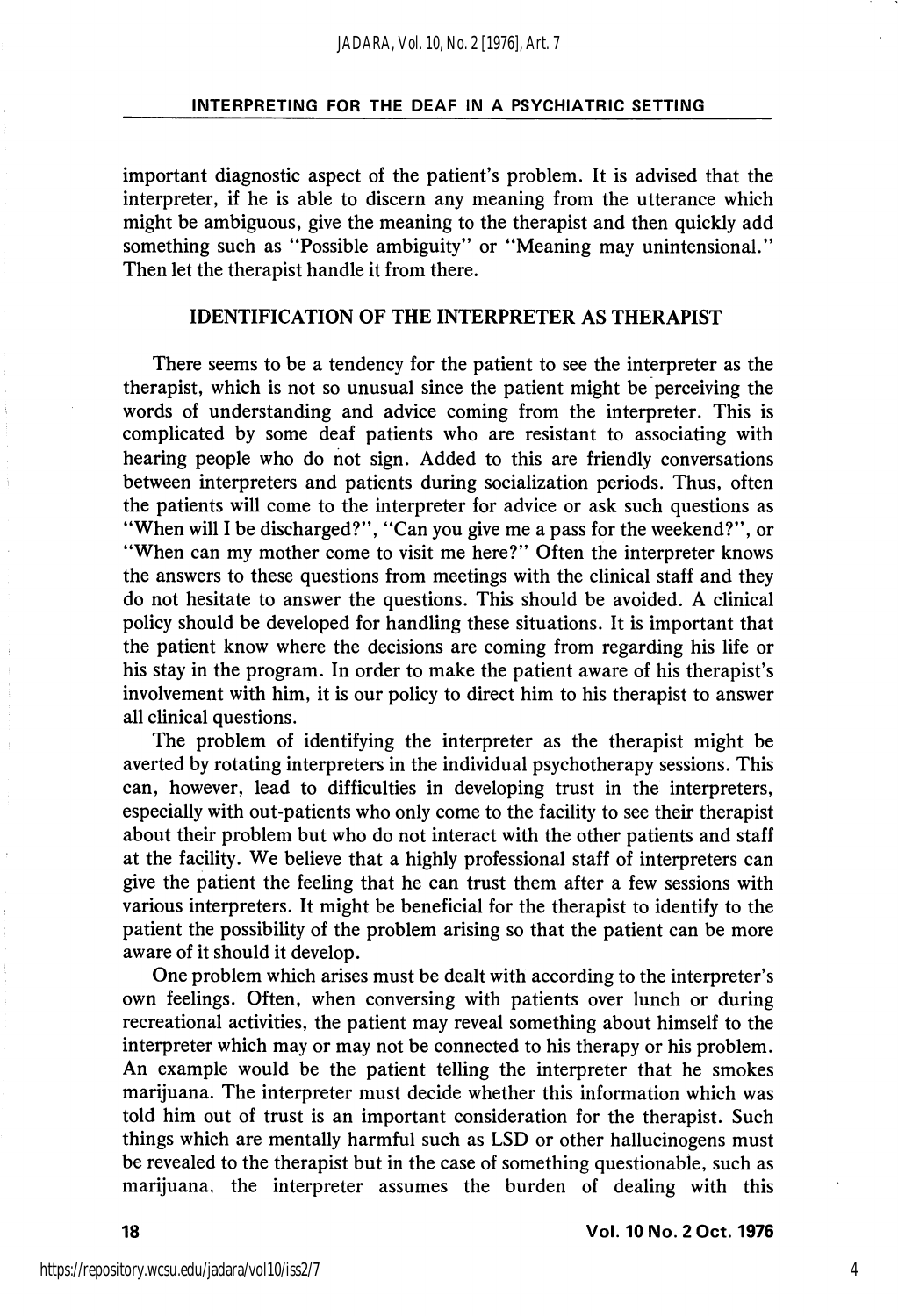information. Such controversial things have varying degrees of impact on dif ferent people and the issue should be discussed with the clinical staff to determine a policy.

### VARYING SIGN LANGUAGE GRAMMARS

The case load of the mental health program may cut across a large age range of the patients. This will result in a variety of sign language grammars used by the patients. The interpreter in this setting should become proficient in all of the major sign language forms, or he should be aware of which patients he is best suited to deal with. The task of learning the various sign language grammars is not monumentally difficult as the differences are often minimal to the person with a good sign language foundation. It is important in this issue that we put aside our feelings about which sign language grammar would be the best one for the patient to know and work with him as he comes to us. It is his language and we should respect his right to use the form he is most comfortable with.

### CONFIDENTIALITY

Because there are so few interpreters available who qualify for difficult assignments, those who do often work in more than one location. Some of the interpreters on our staff also work at the nearby universities and trade schools. Often, students from the universities or trade schools feel the need for psychological counseling but hesitate to continue in the program because they recognize the interpreters on the staff. The issue of confidentiality is crucial to the success of the programs in mental health, not to mention laws which would send a person to jail for failure to maintain confidentiality. Although one cannot prevent the patient from having anxiety about lack of confidenti ality, a professional image set by the interpreters can lessen the patient's fears and encourage him to remain in therapy. On the other hand, indiscretion on the part of the interpreter can lead to a breakdown in rapport between the community and the program which is trying to serve that community.

#### CONCLUDING DISCUSSION

Interpreting in the mental health setting is very taxing to the interpreter. Unlike the classroom or court room interpreter (whose job is by no means easy) the mental health interpreter must make more decisions about his language use and his interpretation when reversing. Other types of inter preting do not for the most part have to deal with loose associations, bizarre temper tantrums, flying ashtrays thrown at the therapist sitting next to you, patients making overt sexual advances or exposing themselves. While the pace of the interpreting may be less rigorous than classroom settings, it calls for

Vol. 10 No. 2 Oct. 1976 19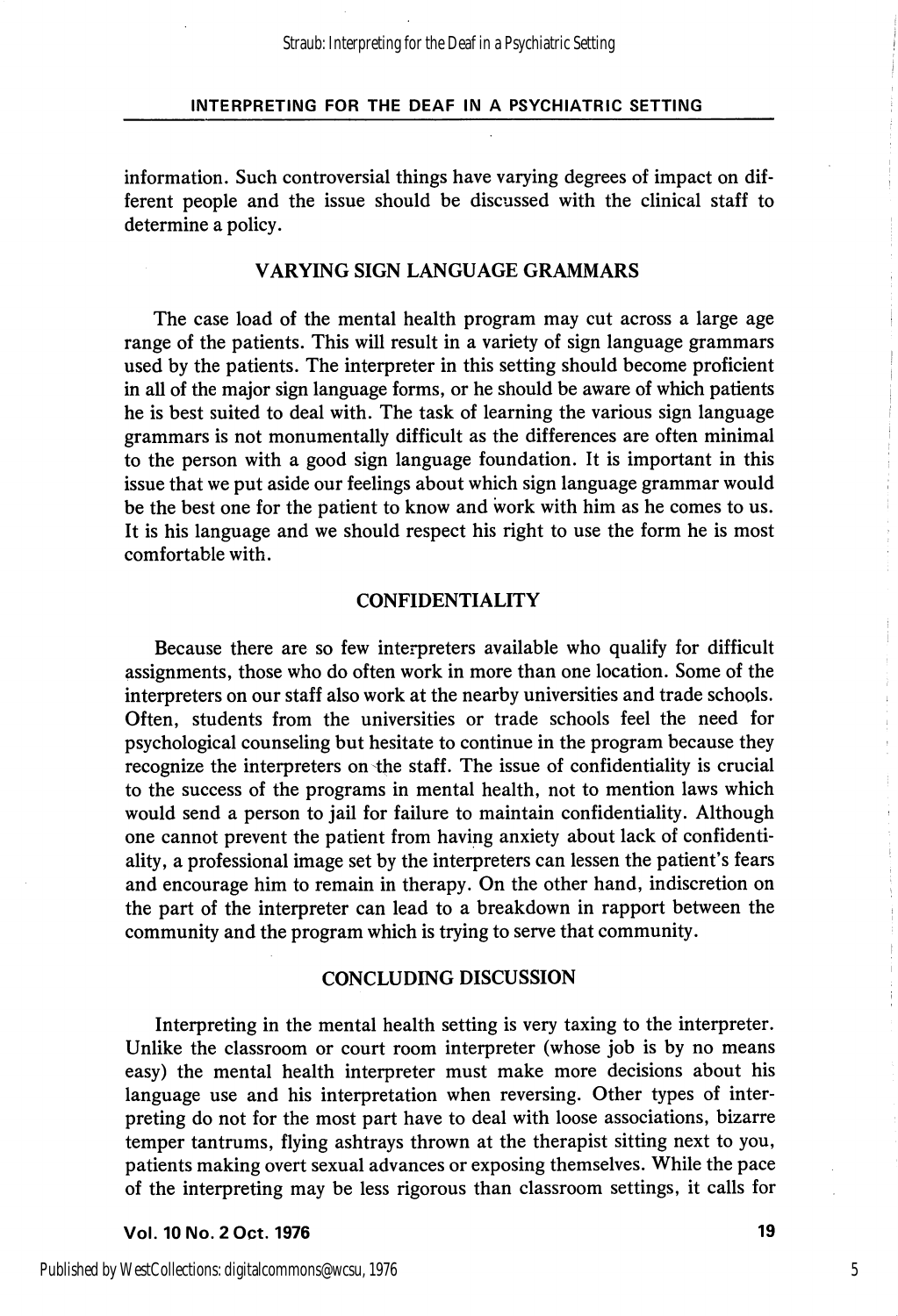more problem solving about ambiguities (which in the classroom is the problem of the instructor) and personal involvement with the people served. Other problems which could not be covered in this paper are the therapist's reliance on the interpreter, emotional involvement between patients and inter preters, interpreters seeing themselves as therapists, extra-interpreting duties and demands placed on interpreters and scheduling difficulties to cover a large hearing staff.

At our facility, the interpreting staff has identified a two hour time slot which they use for in-service and discussion. This time slot was chosen after monitoring the scheduling of patients and finding the least active period. During the meetings, various aspects of the patient population are discussed such as which interpreter can best work with a certain patient, who uses which sign language grammar and what are the variations to look for, what situations interpreters should not be involved in, and other related items which facilitate and expand their services.

One thing to keep in mind when entering into this very rewarding type of work is that nothing is routine and new situations are constantly arising for which there is no manual to turn to for assistance. Preparation seems to be the key to successfully adapting to this setting. At the end of this paper are some suggested readings which may be helpful to the interpreter as far as under standing the linguistic and psychological aspects of the people he deals with whether it be in mental health or in other interpreting situations. More workshops on mental health interpreting at national interpreting conventions would also be of some help.

It is the responsibility of the interpreters to constantly strive to upgrade the calibre of their services. The population we serve has long been neglected and the opportunity to change all that is here now. The interpreter is an important part of the mechanism and he should do his best to keep the avenues of change open and accessible.

## SUGGESTED READING

- 1. Gaeng, Paul A., *Introduction to the Principles of Language*, Harper and Row, New York, 1971.
- 2. Hilgard, Ernest R., and Atkinson, Richard C., Introduction to Psychology, Harcourt, Brace and World, Inc., New York, 1967.
- 3. Jacobs, Roderick A., and Rosenbaum, Peter S., English Transformational Grammar, Xerox College Publishing, Waltham, Mass., 1968.
- 4. Johnson, Doris J., and Myklebust, Helmer R., Learning Disabilities, Grune and Stratton (Publ.), New York, 1971.
- 5. Levine, Edna Simon, The Psychology of Deafness, Columbia University Press, New York, 1960.
- 6. Mortensen, David C., Communication, McGraw Hill, New York, 1972.